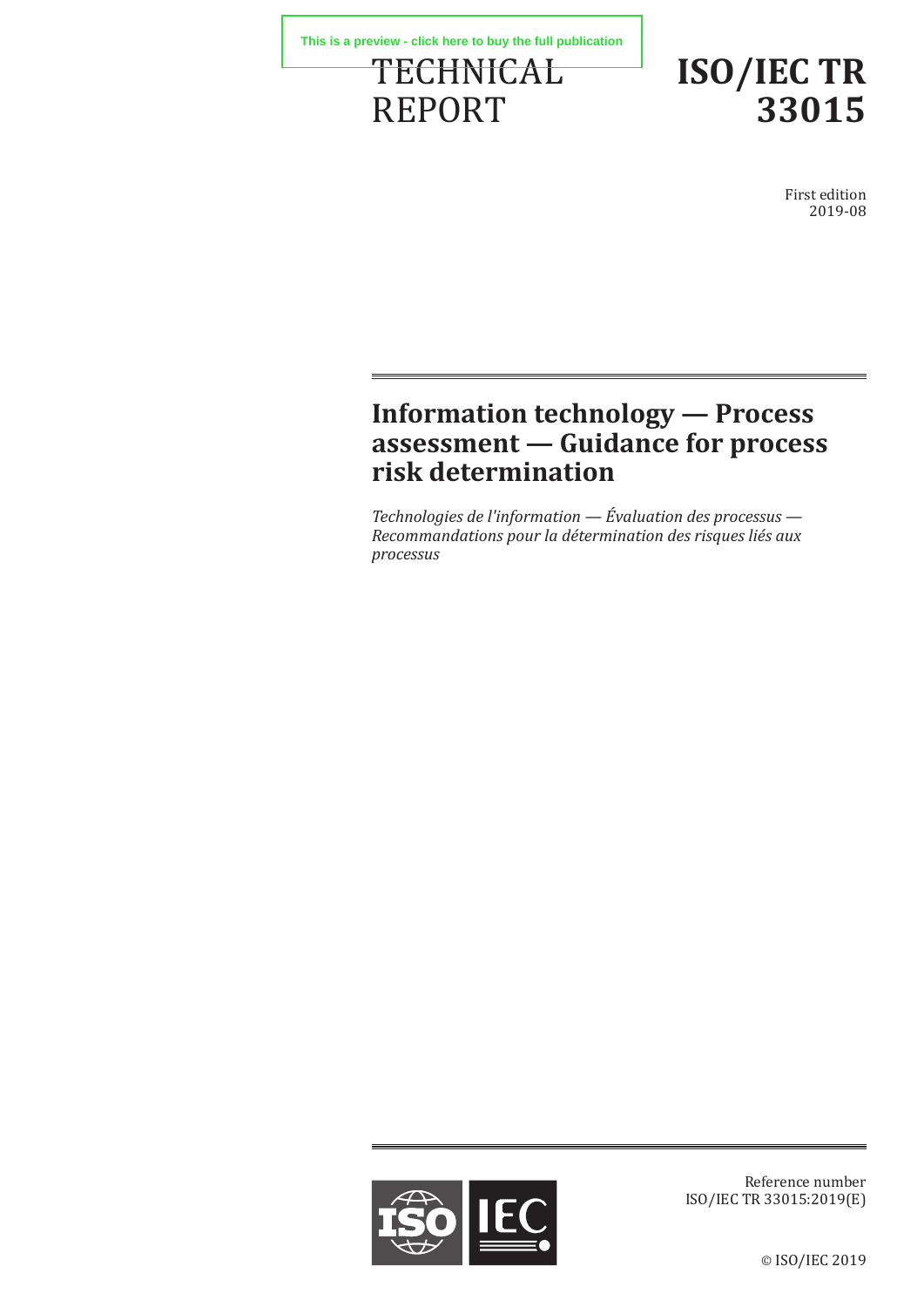

### **COPYRIGHT PROTECTED DOCUMENT**

#### © ISO/IEC 2019

All rights reserved. Unless otherwise specified, or required in the context of its implementation, no part of this publication may be reproduced or utilized otherwise in any form or by any means, electronic or mechanical, including photocopying, or posting on the internet or an intranet, without prior written permission. Permission can be requested from either ISO at the address below or ISO's member body in the country of the requester.

ISO copyright office CP 401 • Ch. de Blandonnet 8 CH-1214 Vernier, Geneva Phone: +41 22 749 01 11 Fax: +41 22 749 09 47 Email: copyright@iso.org Website: www.iso.org

Published in Switzerland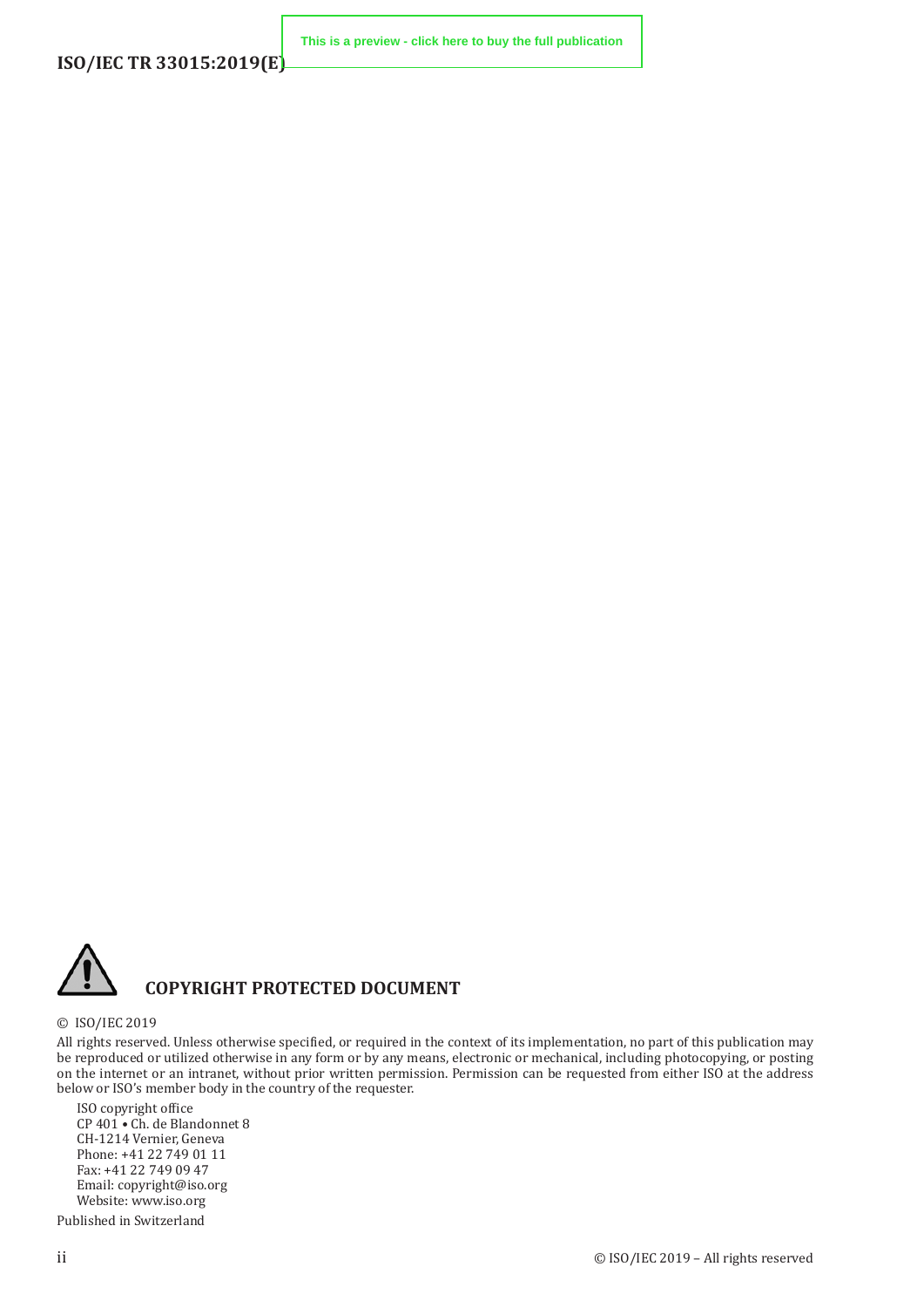# **Contents**

| . .<br>×<br>۹<br>× |
|--------------------|
|--------------------|

| 1            |                                                                                                                         |                                                                                                                                                                                                                                      |  |  |
|--------------|-------------------------------------------------------------------------------------------------------------------------|--------------------------------------------------------------------------------------------------------------------------------------------------------------------------------------------------------------------------------------|--|--|
| $\mathbf{2}$ |                                                                                                                         |                                                                                                                                                                                                                                      |  |  |
| 3            |                                                                                                                         |                                                                                                                                                                                                                                      |  |  |
| 4            | General introduction <u>the contraction</u> of the contraction of the contraction of the contraction of the contraction |                                                                                                                                                                                                                                      |  |  |
|              | 4.1                                                                                                                     |                                                                                                                                                                                                                                      |  |  |
|              | 4.2                                                                                                                     |                                                                                                                                                                                                                                      |  |  |
|              | 4.3                                                                                                                     |                                                                                                                                                                                                                                      |  |  |
|              |                                                                                                                         | Impact of the assessment scope and the process context on the results of<br>4.3.1                                                                                                                                                    |  |  |
|              |                                                                                                                         | the process risk determination <b>Manufacture 120</b> 3                                                                                                                                                                              |  |  |
|              |                                                                                                                         | 4.3.2                                                                                                                                                                                                                                |  |  |
|              |                                                                                                                         | 4.3.3                                                                                                                                                                                                                                |  |  |
| 5            |                                                                                                                         | Process risk determination process <b>Manual According to the According According to the According According According According According According According According According According According According According Accor</b> |  |  |
|              | 5.1                                                                                                                     |                                                                                                                                                                                                                                      |  |  |
|              | 5.2                                                                                                                     |                                                                                                                                                                                                                                      |  |  |
|              |                                                                                                                         | 5.2.1<br>5.2.2                                                                                                                                                                                                                       |  |  |
|              |                                                                                                                         | Step 2 - Identify relevant processes and the relevant process context 5<br>5.2.3                                                                                                                                                     |  |  |
|              |                                                                                                                         | 5.2.4                                                                                                                                                                                                                                |  |  |
|              |                                                                                                                         | 5.2.5                                                                                                                                                                                                                                |  |  |
|              |                                                                                                                         | 5.2.6                                                                                                                                                                                                                                |  |  |
|              |                                                                                                                         | Step 7 - Verify proposed process quality characteristic achievement 6<br>5.2.7                                                                                                                                                       |  |  |
|              |                                                                                                                         | 5.2.8                                                                                                                                                                                                                                |  |  |
|              |                                                                                                                         | 5.2.9                                                                                                                                                                                                                                |  |  |
| 6            |                                                                                                                         |                                                                                                                                                                                                                                      |  |  |
|              | 6.1                                                                                                                     |                                                                                                                                                                                                                                      |  |  |
|              | 6.2                                                                                                                     | Initiating the process risk determination <b>Manufacture 10</b> 7                                                                                                                                                                    |  |  |
|              | 6.3                                                                                                                     |                                                                                                                                                                                                                                      |  |  |
|              |                                                                                                                         | 6.3.1                                                                                                                                                                                                                                |  |  |
|              |                                                                                                                         | Selecting the process quality characteristic and the process measurement<br>6.3.2                                                                                                                                                    |  |  |
|              |                                                                                                                         |                                                                                                                                                                                                                                      |  |  |
|              |                                                                                                                         | 6.3.3<br>6.3.4                                                                                                                                                                                                                       |  |  |
|              |                                                                                                                         | 6.3.5                                                                                                                                                                                                                                |  |  |
|              |                                                                                                                         | 6.3.6                                                                                                                                                                                                                                |  |  |
|              | 6.4                                                                                                                     |                                                                                                                                                                                                                                      |  |  |
|              | 6.5                                                                                                                     |                                                                                                                                                                                                                                      |  |  |
|              |                                                                                                                         | 6.5.1                                                                                                                                                                                                                                |  |  |
|              |                                                                                                                         | 6.5.2                                                                                                                                                                                                                                |  |  |
|              |                                                                                                                         | 6.5.3                                                                                                                                                                                                                                |  |  |
|              |                                                                                                                         | 6.5.4                                                                                                                                                                                                                                |  |  |
|              | 6.6                                                                                                                     |                                                                                                                                                                                                                                      |  |  |
|              |                                                                                                                         | 6.6.1<br>6.6.2                                                                                                                                                                                                                       |  |  |
|              | 6.7                                                                                                                     |                                                                                                                                                                                                                                      |  |  |
|              | 6.8                                                                                                                     |                                                                                                                                                                                                                                      |  |  |
|              |                                                                                                                         |                                                                                                                                                                                                                                      |  |  |
|              |                                                                                                                         |                                                                                                                                                                                                                                      |  |  |
|              |                                                                                                                         |                                                                                                                                                                                                                                      |  |  |
|              |                                                                                                                         | Annex C (informative) Target process profiles <b>Election Contract 27</b>                                                                                                                                                            |  |  |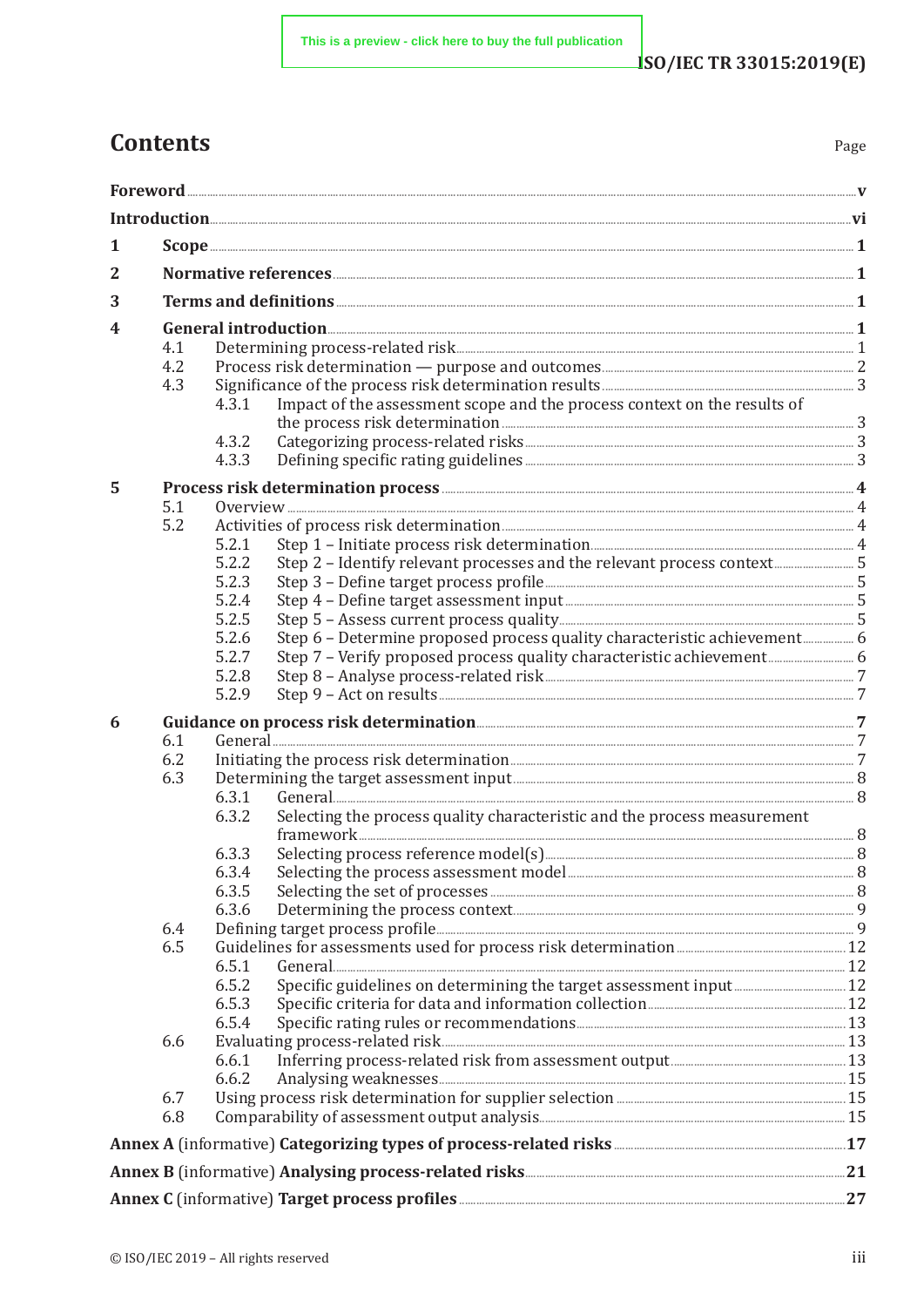**ISO/IEC TR 33015:2019(E)**

**[This is a preview - click here to buy the full publication](https://webstore.iec.ch/publication/65687&preview)**

|--|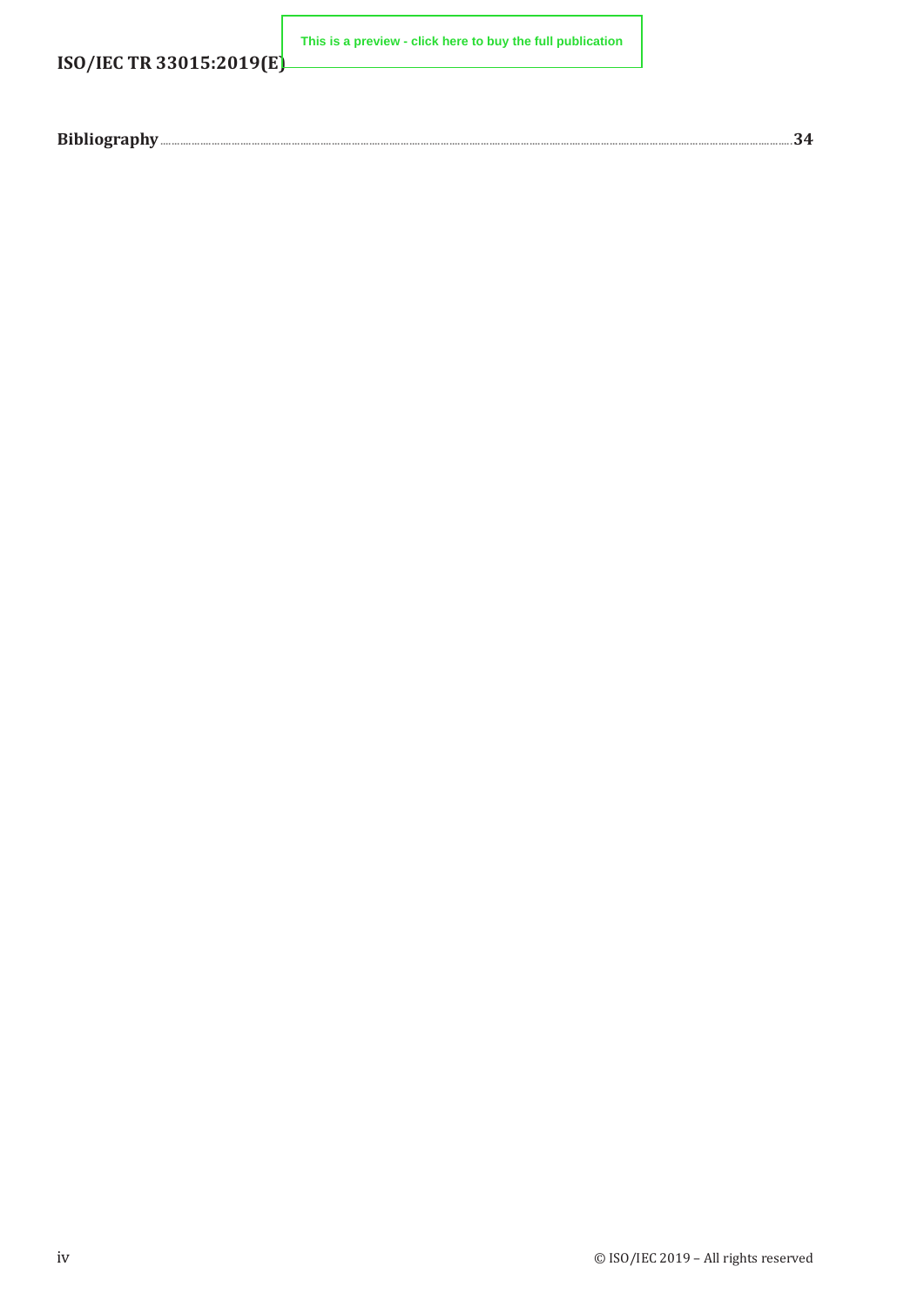## <span id="page-4-0"></span>**Foreword**

ISO (the International Organization for Standardization) and IEC (the International Electrotechnical Commission) form the specialized system for worldwide standardization. National bodies that are members of ISO or IEC participate in the development of International Standards through technical committees established by the respective organization to deal with particular fields of technical activity. ISO and IEC technical committees collaborate in fields of mutual interest. Other international organizations, governmental and non-governmental, in liaison with ISO and IEC, also take part in the work.

The procedures used to develop this document and those intended for its further maintenance are described in the ISO/IEC Directives, Part 1. In particular, the different approval criteria needed for the different types of document should be noted. This document was drafted in accordance with the editorial rules of the ISO/IEC Directives, Part 2 (see [www.iso.org/directives\)](https://www.iso.org/directives-and-policies.html).

Attention is drawn to the possibility that some of the elements of this document may be the subject of patent rights. ISO and IEC shall not be held responsible for identifying any or all such patent rights. Details of any patent rights identified during the development of the document will be in the Introduction and/or on the ISO list of patent declarations received (see www.iso[.org/patents](https://www.iso.org/iso-standards-and-patents.html)) or the IEC list of patent declarations received (see http:[//patents](http://patents.iec.ch/).iec.ch).

Any trade name used in this document is information given for the convenience of users and does not constitute an endorsement.

For an explanation of the voluntary nature of standards, the meaning of ISO specific terms and expressions related to conformity assessment, as well as information about ISO's adherence to the World Trade Organization (WTO) principles in the Technical Barriers to Trade (TBT) see [www.iso](https://www.iso.org/foreword-supplementary-information.html) [.org/iso/foreword.html](https://www.iso.org/foreword-supplementary-information.html).

This document was prepared by Joint Technical Committee ISO/IEC/TC JTC1, *Information technology*, Subcommittee SC 7, *System and software engineering*.

This first edition cancels and replaces ISO/IEC TR 15504-4:2004 and ISO/IEC TR 15504-9:2011, which have been technically revised.

Any feedback or questions on this document should be directed to the user's national standards body. A complete listing of these bodies can be found at [www.iso.org/members.html.](https://www.iso.org/members.html)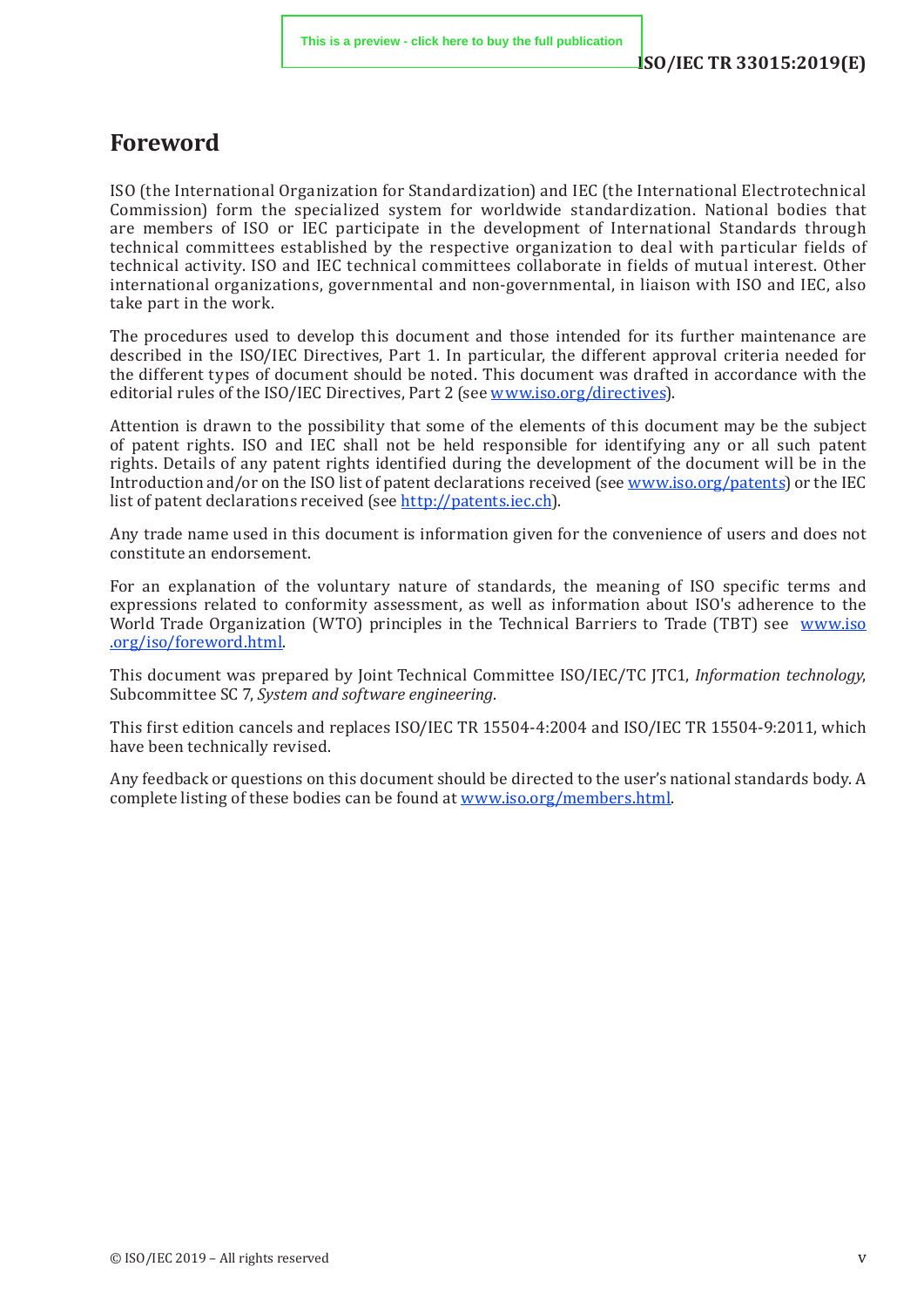## <span id="page-5-0"></span>**Introduction**

This document is part of a set of International Standards ISO/IEC 33001 – ISO/IEC 33099, termed the ISO/IEC 330xx family, designed to provide a consistent and coherent framework for the assessment of process quality characteristics, based on objective evidence resulting from implementation of the processes. The framework for assessment covers processes employed in the development, maintenance, and use of systems across the information technology domain and those employed in the design, transition, delivery, and improvement of services. Results of assessment can be applied for improving process performance, or for identifying and addressing risks associated with application of processes.

This document provides guidance on the application of the results of process assessment for process risk determination. The guidance covers:

- Initiating process risk determination
- Identifying relevant processes and the relevant process context
- Defining target process profile
- Defining target assessment input
- Assessing current process quality
- Determining proposed process quality characteristic achievement
- Verifying proposed process quality characteristic achievement
- Analysing process-related risk
- Acting on results

This document is primarily addressed to the stakeholders of the process risk determination, members of the process risk determination team and other people, such as lead assessors or assessment team members, who need guidance on performing a process risk determination based on conformant process assessments. It will also be of value to developers of process assessment methods and tools supporting process assessment as well as members of assessed organizations.

The set of International Standards ISO/IEC 33001 – ISO/IEC 33099 defines the requirements and resources needed for process assessment. The overall architecture and content is described in ISO/IEC 33001.

This document assumes familiarity with the normative parts of the ISO/IEC 330xx family of standards.

Several International Standards in the ISO/IEC 330xx family of standards for process assessment are intended to replace and extend parts of the ISO/IEC 15504 series. ISO/IEC 33001:2015, Annex A provides a detailed record of the relationship between the ISO/IEC 330xx family and the ISO/IEC 15504 series.